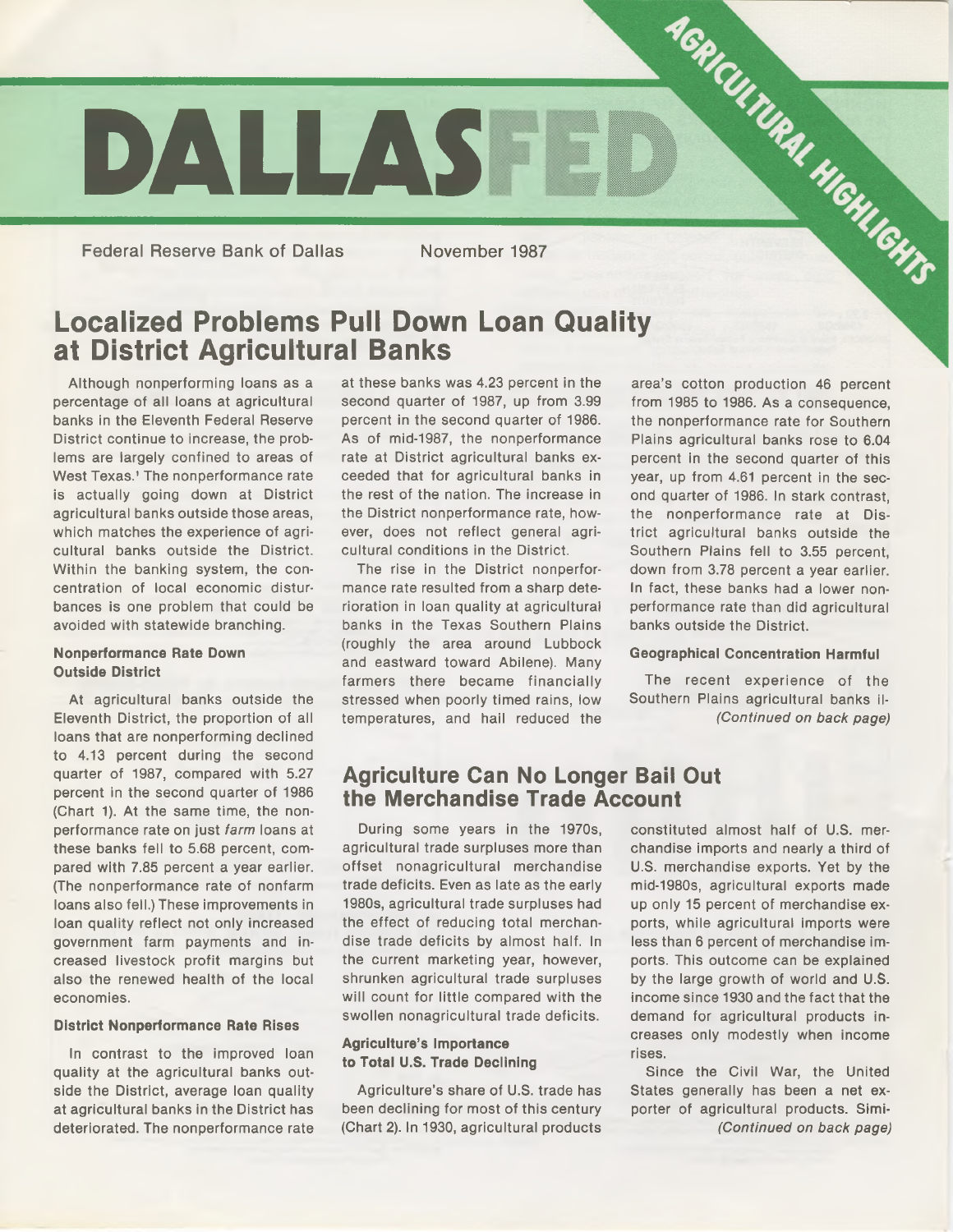

**SOURCES: Board of Governors, Federal Reserve System.**

**Chart 2 AGRICULTURE'S SHARE OF U.S. MERCHANDISE EXPORTS AND IMPORTS** 60 40

**EXPORTS** 20 **IMPORTS**  $\Omega$ 1930 1940 1950 1960 1970 1980 1990 **Federal Reserve Bank of Dallas. Federal Reserve Bank of Dallas.**

# **SELECTED INDICATORS OF THE TEXAS AGRICULTURAL ECONOMY**



## **TEXAS CASH RECEIPTS FROM LIVESTOCK AND CROPS**



### **INTEREST RATES ON TEXAS FARM LOANS**



## **PRICES RECEIVED/PRICES PAID**



**SOURCES: U.S. Department of Agriculture. Federal Reserve Bank of Dallas.**

# **FARM DEBT OUTSTANDING AT TEXAS BANKS**



## **NONPERFORMING LOANS**



**Federal Reserve Bank of Dallas.**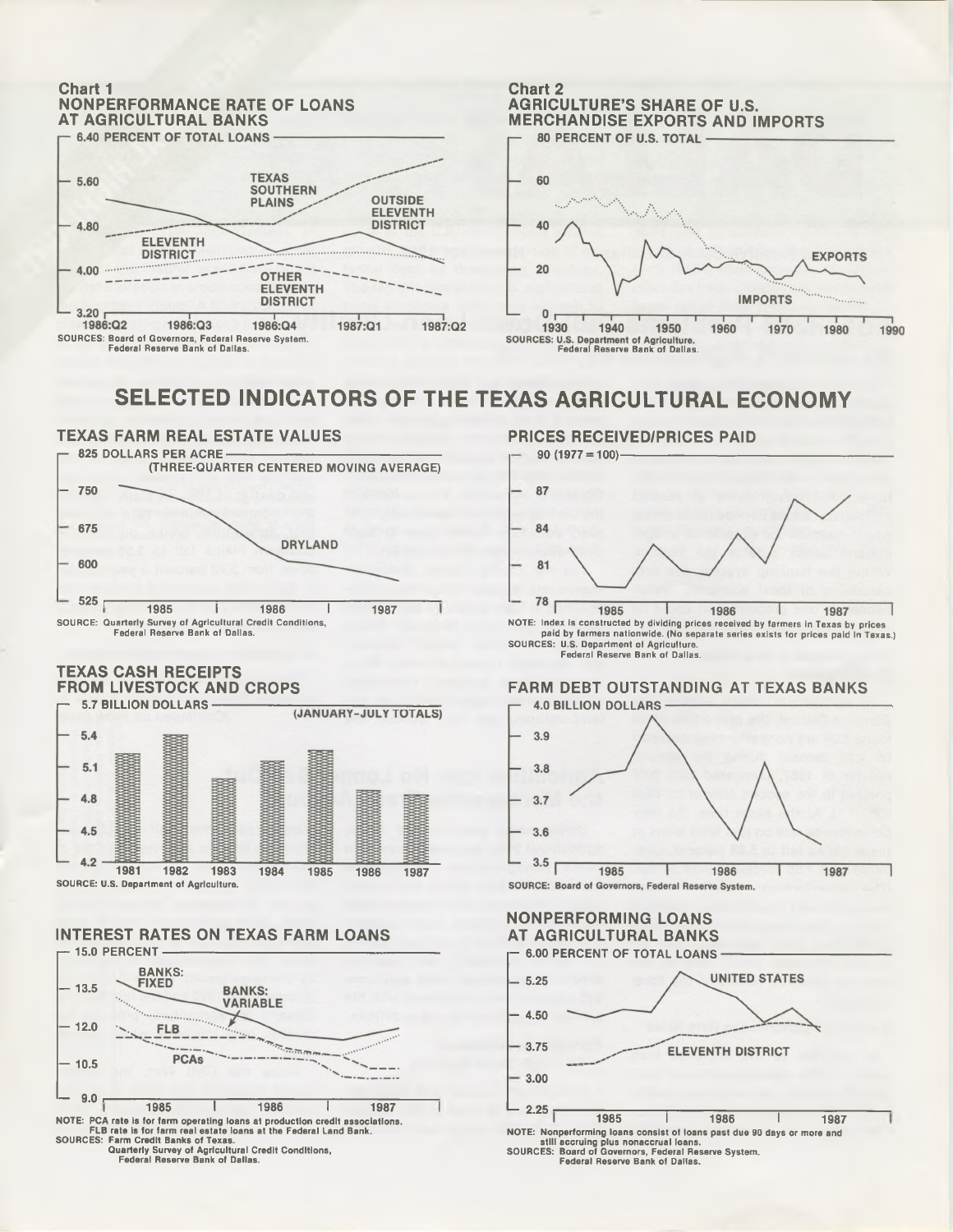# **AGRICULTURAL BRIEFS**

- Although agricultural land values in the Midwest and some sections of West Texas are rising, average District farm and ranch land values are falling. Land values in midwestern states rose about 3 percent in the third quarter, as profitable livestock operations and government programs to retire land made land purchases more feasible. The generous government cotton program and a strong demand for cotton have reversed the land market in West Texas around Lubbock. Land values there also rose about 3 percent in the third quarter, the second rise in land values following 11 quarters of decline. By depressing nonagricultural demand for land and by restricting off-farm sources of income for farmers and ranchers, the anemic general economy of the Eleventh District probably has prevented average land values from bottoming out.
- The quality of farm loans in District bank portfolios is improving. Agricultural bankers reported that as of October 1, 68.2 percent of

their farm loans had no significant repayment problems, compared with 63.7 percent a year earlier. Further, the proportion of farm loans that have severe repayment problems dropped to 4.1 percent on October 1, 1987, compared with 5.3 percent on October 1, 1986. Higher prices for livestock and cotton, plus continued heavy government support for many crop farmers, have made the difference.

Government programs are critical to the economic well-being of most farmers, according to a survey of agricultural bankers. These bankers estimated that at current commodity and input prices, only 32 percent of their commercial farmer customers (those with at least \$40,000 in gross sales per year) could survive without government farm payments of any kind. The implication is that the subsidies provided by current agricultural policy keep significantly more resources tied up in the agricultural sector than would be the case if a free-markets policy were adopted.

## **TEXAS COMMODITY MARKET PRICES**













**CORN 4.0 DOLLARS PER BUSHEL - 3.5** 1985  $3.0$ 1986  $25$  $2.0$ 1987  $1.5$  $\begin{bmatrix} 1 & F & M & A & M & J & J & A & S & O & N & D \end{bmatrix}$ 

**SOURCE: U.S. Department of Agriculture.**